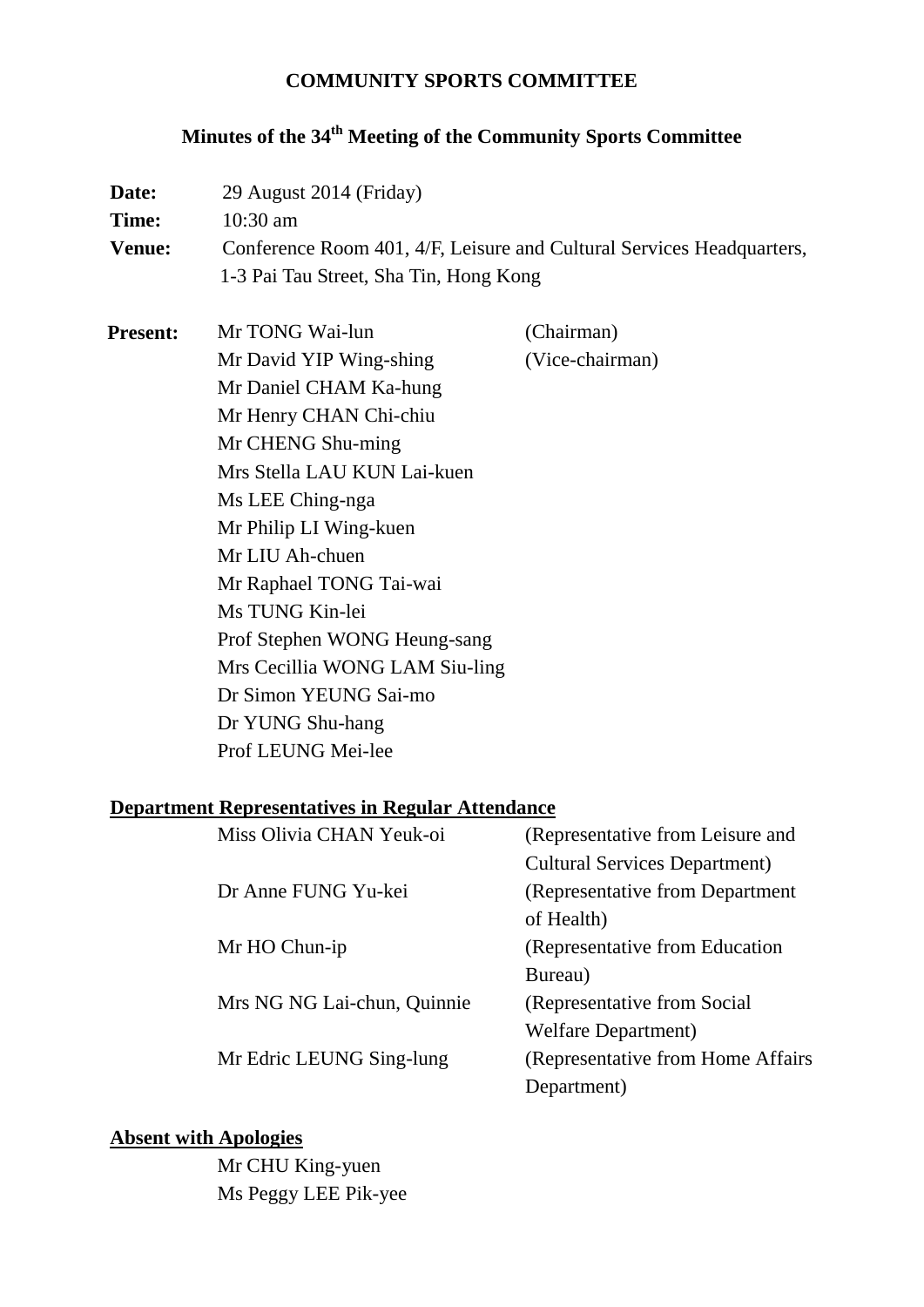|                      | Mr George YIP Chi-wai      |                                    |
|----------------------|----------------------------|------------------------------------|
|                      | Miss Petty LAI Chun-yee    | (Representative from Home Affairs) |
|                      |                            | Bureau)                            |
| <b>In Attendance</b> |                            |                                    |
|                      | Ms Michelle LI Mei-sheung  | (Leisure and Cultural Services)    |
|                      |                            | Department)                        |
|                      | Ms Rebecca LOU Wai-yi      | (Leisure and Cultural Services)    |
|                      |                            | Department)                        |
|                      | Ms Alice HEUNG Ching-yee   | (Leisure and Cultural Services)    |
|                      |                            | Department)                        |
|                      | Mrs Susana TAI YIP Sau-lan | (Leisure and Cultural Services)    |
|                      |                            | Department)                        |
|                      |                            |                                    |

**Secretary**

Mr Wicky CHEUNG Wing-keung (Leisure and Cultural Services

Department)

### **Opening Remarks**

1.1 The Chairman welcomed all Members and representatives from various government departments to the meeting. He also welcomed Ms Michelle LI, JP, who had taken up the post of Director of Leisure and Cultural Services. On behalf of the Community Sports Committee (CSC), the Chairman expressed thanks to Mrs Betty FUNG, JP, former Director of Leisure and Cultural Services, and Mr Simon LIU, former Secretary of the CSC, for their contribution to the CSC. Some Members were unable to attend the meeting and were represented by Mr Edric LEUNG of the Home Affairs Department (HAD); Mrs Quinnie NG of the Social Welfare Department (SWD); Mrs Susana TAI of the Leisure and Cultural Services Department (LCSD); and Mr Wicky CHEUNG of the LCSD, who attended on behalf of Ms Winnie LEE, the new Secretary of the CSC.

#### **Item 1: Confirmation of the Minutes of Last Meeting of the CSC**

2.1 The Secretariat had emailed the draft minutes of the previous meeting to Members for comment on 30 April. Since no proposals for amendments had been received and no further amendment was proposed at the meeting, the Chairman announced that the minutes of the 33rd meeting were confirmed.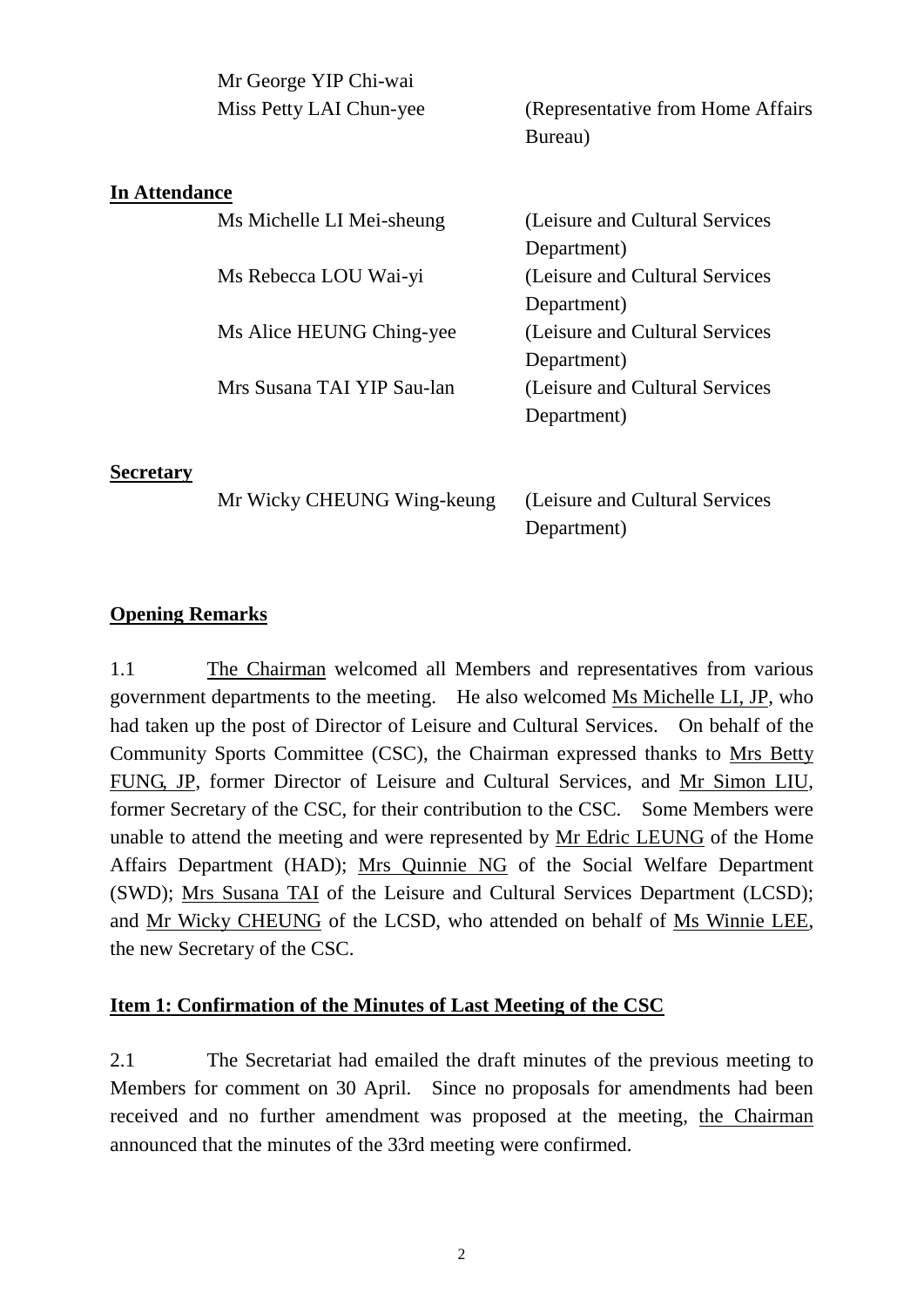### **Item 2: Matters Arising**

### **(i) Report on the Sport For All Day 2014**

3.1 Mr Wicky CHEUNG of the LCSD reported that the Sport For All Day 2014 was held on 3 August. It attracted an attendance of more than 220 000, of which about 195 000 used leisure facilities free of charge, while more than 31 000 participated in various recreation and sports programmes for free. To enhance the impact of the event on the community, various bodies, including 18 District Councils, national sports associations (NSAs), community sports organisations, privately-run sports organisations, property management agencies and non-governmental organisations, had been invited to support the Sport For All Day 2014 and assist in its publicising. There were supportive responses from nearly 190 organisations, of which 28 organised free recreation and sports programmes and 26 opened their facilities for free on the event day. These drew an attendance close to 8 000.

3.2 Adopting rope skipping as its theme with the slogan "Stay active! Rope skipping keeps you fit!", the Sport For All Day 2014 widely publicised the health benefits of skipping. As the biennial World Rope Skipping Championships was held in the Hong Kong Coliseum in early August, the LCSD worked in collaboration with the Hong Kong Rope Skipping Association, China in the promotion initiative for the Sport For All Day 2014 and the Championships, and drew wider public attention to the former event.

3.3 On the event day, the Secretary for Home Affairs joined the recreation and sports activities at the Lai Chi Kok Park Sports Centre. Apart from taking part in the group skipping and aerobics with members of the public, he also watched the parent-child mini-sports games and a dancing demonstration.

3.4 In an ongoing effort to promote Sport for All in the community, the LCSD planned to organise the Sport For All Day again in the coming year. Details of the plan would be presented to Members in subsequent meetings.

3.5 The Chairman said that the Sport For All Day 2014 was welcomed by members of the public and had been successful in encouraging them to participate in sport and physical activities.

3.6 In response to Members' enquiries about the effectiveness of the Sport For All Day in improving the people's physical fitness, Miss Olivia CHAN of the LCSD said that the Department had conducted follow-up surveys for the event in previous years. It was noticed that after taking part in the Sport For All Day, some participants

3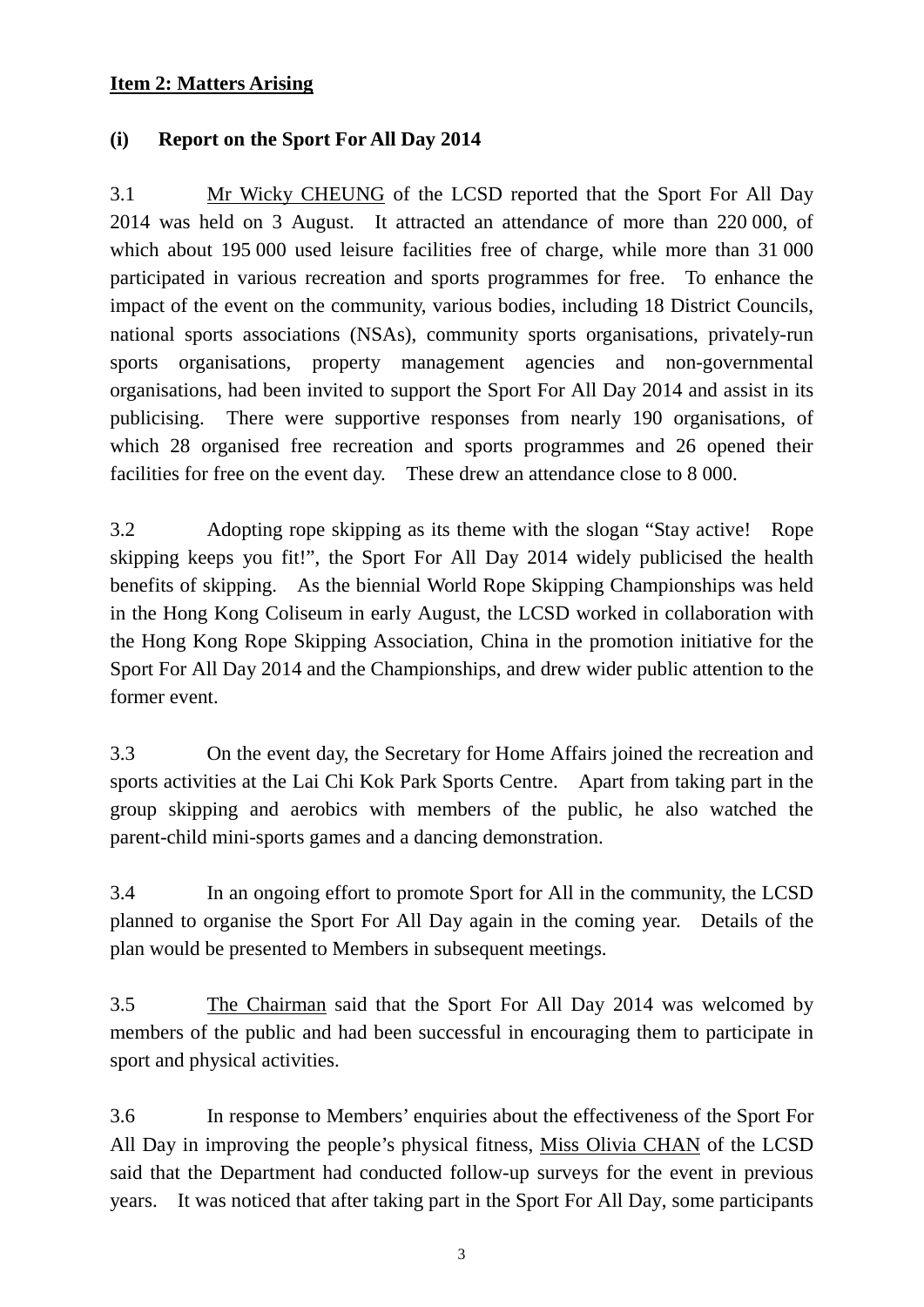who had never used recreation and sports facilities of the LCSD continued booking and using these facilities or participating in recreation and sports programmes afterwards. This showed that the Sport For All Day succeeded in increasing public participation in sport and physical activities. She also indicated that consideration might be given to include public participation in the event and its impacts in the study area of the Physical Fitness Test for the Community, which is conducted on a regular basis. Data would then be studied and collected in a more systematic and scientific manner, facilitating the promotion and enhancement of "sport for all".

# **(ii) Report on the Follow-up Action on the Proposals to Improve the Arrangements for the Booking and Allocation of Recreation and Sports Facilities under the Leisure and Cultural Services Department**

4.1 Ms Alice HEUNG of the LCSD presented a PowerPoint report to Members on the Department's implementation progress of the improvement measures recommended by the Ombudsman. As by September 2014, the Department would have 17 of the Ombudsman's 22 recommendations completed, including the penalties imposed on individuals in breach of the conditions of booking introduced in August and the revision of the quotas for booking by organisations during peak hours to take effect in September.

4.2. The remaining five suggested improvement measures included (i) reviewing the eligibility criteria and arrangement for organisations registered as limited companies or societies to make priority bookings; (ii) introducing immediate payment for telephone reservation; (iii) providing computerised booking services for non-fee-charging facilities; (iv) allowing a hirer to authorise another user to sign in; and (v) adjusting the opening hours for turf football pitches to increase supply. Given the complicated technical issues and additional resources involved, the above measures would be put on hold. The LCSD would keep on monitoring the effectiveness of the new measures implemented and review the relevant procedures and arrangement when necessary in order to meet the needs of organisations and the public.

4.3 With regard to the views and suggestions raised by Mr Daniel CHAM, Mrs Stella LAU and Mr Philip LI, responses from Ms Alice HEUNG were summarised as follows:

> (a) The LCSD had sought the NSAs' views on issues concerning bookings by organisations. The NSAs had been informed that, while the affiliated clubs under NSAs or the Community Sports Clubs would be penalised for failing to take up booked sessions, the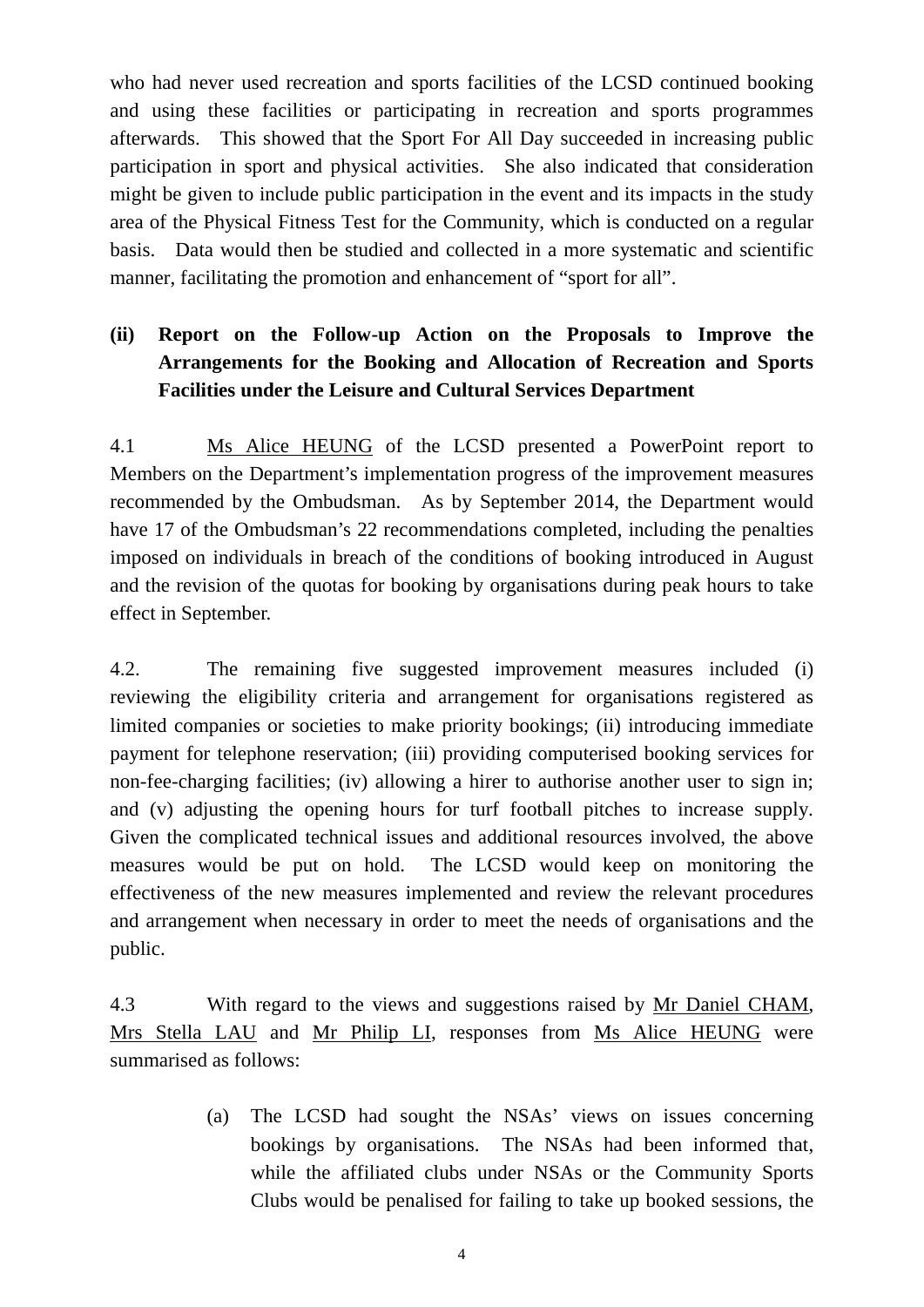penalty would be imposed on the NSAs if the sessions concerned were booked by NSAs on behalf of the clubs. Furthermore, in response to the recommendations made by the Ombudsman on improving the mechanism for booking recreation and sports facilities, the LCSD had in mid-2013 shortened the notice period for cancellation of bookings by organisations from 40 days before the date of use to 20 days, with a view to helping organisations better plan and stage their activities. Meanwhile, the LCSD had reviewed the penalty system for booking and use of land-based recreation and sports facilities by organisations. Under the revised penalty system for "no-show" which came into effect on 1 June 2014, organisation hirers would have their priority booking status in respect of all land-based facilities in the same district suspended for six months if they failed to take up their booked sessions on two occasions within 12 months, as opposed to four occasions within the same period for a one-year suspension in respect of all district land-based facilities in the past.

- (b) In addition, the LCSD had sought the views of the CSC early this year on the suggested revision of the booking quota for organisation hirers during peak hours. In its letter to NSAs, the LCSD, after consolidating relevant views and statistical data on bookings by organisations, made known that the quota for block bookings (including that for the LCSD and the HAB) would be capped at one half of the total peak-hour sessions in a given month, with no more than half of the total number of facilities at each venue at a time (not applicable to venues with only one facility). Booking applications for additional hours and facilities under exceptional circumstances (for example, for the staging of major games or competitions) would be reviewed and approved by the Chief Leisure Services Manager in charge. "Peak hours" referred to 6:00 pm or after from Monday to Friday, and any time on Saturdays, Sundays and public holidays.
- (c) The LCSD, in response to the Ombudsman's recommendation, raised the concern that allowing a hirer to authorise another user to sign in might result in abusive use or encourage touting and thus considered it not advisable to implement such a measure at the present stage. The recommendation would be considered when a major overhaul of the Leisure Link took place in the future.
- (d) Prof Stephen WONG commented that the LCSD should provide the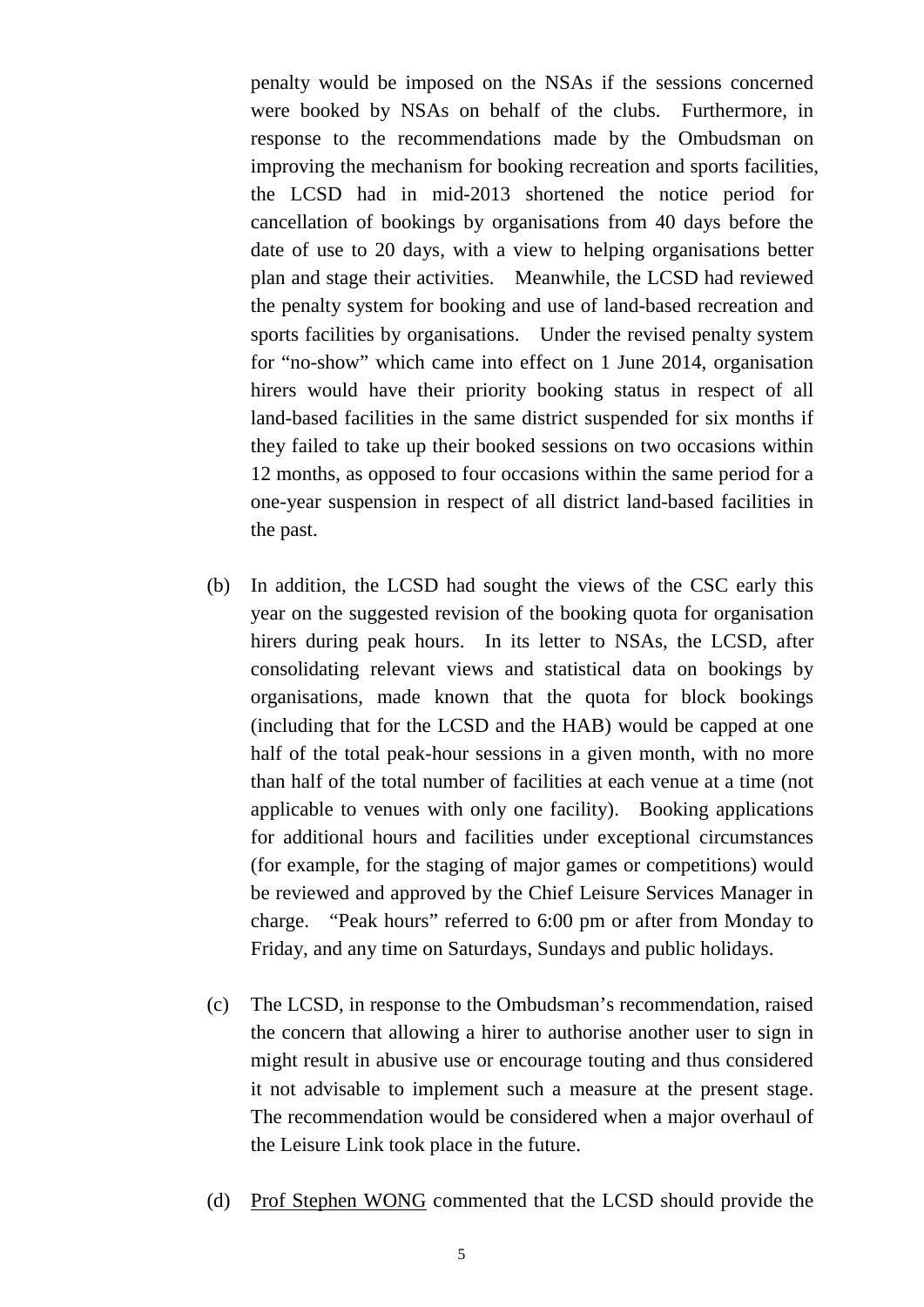CSC with information relating to the implementation of the new measures, including non-compliance and enforcement, the general situation and relevant statistical data, conflicts and difficulties faced by frontline staff, mitigation methods and staff training arrangement. Ms Alice HEUNG replied that 1 985 advance bookings were cancelled by hirers during the past two weeks (15 to 27 August), i.e. around 150 bookings per day on average, representing a significant increase by fivefold compared with the number before the measures were in place. The record of the first Sunday (17 August) indicated about half of the cancelled sessions was taken up by other users. Those preliminary findings showed that the new measures were effective in minimising the time of facilities being left unused.

(e) Currently, while sessions cancelled online were available for public booking immediately, those reserved over the phone but later cancelled would not be released until 7:30 am on the following day to the public for booking on a first-come-first-served basis. Mr Raphael TONG suggested that all the cancelled sessions be made available for booking after 7:30 am on the following day to prevent those cancelled online from being taken up immediately by persons in the know (essentially a "transfer").

4.4 Miss Olivia CHAN of the LCSD said that the Department had been committed to improving the booking and allocation mechanism of recreation and sports facilities and enhancing the computerised booking system so as to prevent abuse of facilities and balance the needs of various parties. The Department would take Members' views into consideration, and data would be collected and analysed to determine the severity and prevalence of the problems so that appropriate actions could be taken.

4.5 The Chairman thanked Members for their valuable views and hoped that the LCSD would consider those views for further improvement of the booking and allocation mechanism.

## **(iii) Report on the Hong Kong and Shanghai Summer Sports Camp for Youth 2014**

5.1 Mrs Susana TAI reported that the Hong Kong and Shanghai Summer Sports Camp for Youth 2014 was successfully held at Shanghai Jincai High School between 11 and 15 August. It was originally planned that Mr CHU King-yuen and Mrs Cecilia WONG would be Head and Deputy Head of the Hong Kong Delegation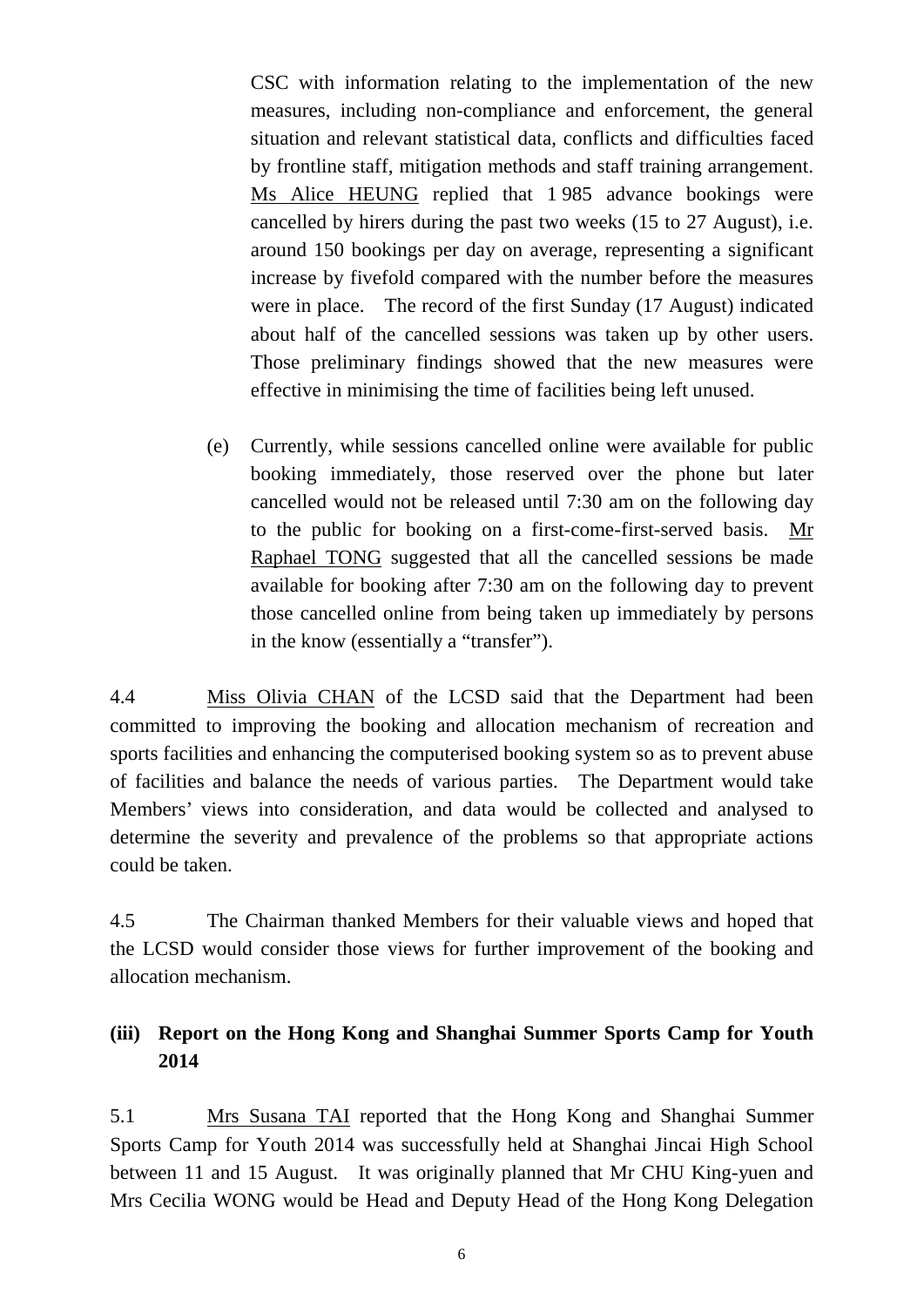for this year. As Mr CHU was unable to attend the camp due to other commitments, Mrs Cecilia WONG and Dr Simon YEUNG would instead be Head and Deputy Head of the Delegation. The sports under this year's exchange programmes were tennis, basketball and volleyball. With the participation of 40 young athletes aged 11 to 16 from Hong Kong and Shanghai respectively, the five-day, four-night camp offered a range of activities, including joint training and friendly matches in the sports concerned, visits to local sports facilities and participation as spectators as well as sightseeing at tourist attractions such as the Oriental Sports Center, the China Pavilion for the World Expo, the skating rink at the Sanlin Sports Center, Shanghai's Bund along the Huangpu River, etc. The exchange programme not only provided the youth athletes with opportunities to develop independence and self-discipline, but also raised sports standards of the two cities and fostered friendship among the athletes of the two places. Next year's camp would be held in late July of 2015 in Hong Kong. The LCSD and the Shanghai Administration of Sports would discuss the sports and programme arrangement later on.

5.2 The Chairman thanked Mrs Cecilia WONG and Dr Simon YEUNG for taking up their respective roles as Head and Deputy Head of the Delegation and leading the young athletes to the Camp.

5.3 Mrs Cecilia WONG found the trip eye-opening as they learnt more about the sports facilities in the Mainland. She was grateful to LCSD staff for arranging visits to some tourist attractions and venues that fell outside the itinerary, enabling the young athletes of Hong Kong to broaden their horizons. The youngsters' sports knowledge had also been enriched during the training sessions given by both new and former coaches as well as exchanges between them and their counterparts. She suggested including some other sports under the programme next year so as to facilitate wider participation of athletes from different disciplines.

5.4 Dr Simon YEUNG thanked the CSC for giving him the opportunity to take part in the programme and expressed appreciation for LCSD staff's thoughtful planning of activities. He considered the arrangement of visits to renowned local schools (such as Shanghaishi Pudong Zhongxue) and accommodation in campus by the Shanghai side an appropriate move. He suggested that the LCSD could make reference to the above arrangement when hosting next year's summer camp in Hong Kong. The Department could provide accommodation and conduct sports activities in well-equipped schools and arrange visits to facilities reflecting Hong Kong's culture so as to enhance sports and cultural exchanges among the teenagers of the two cities.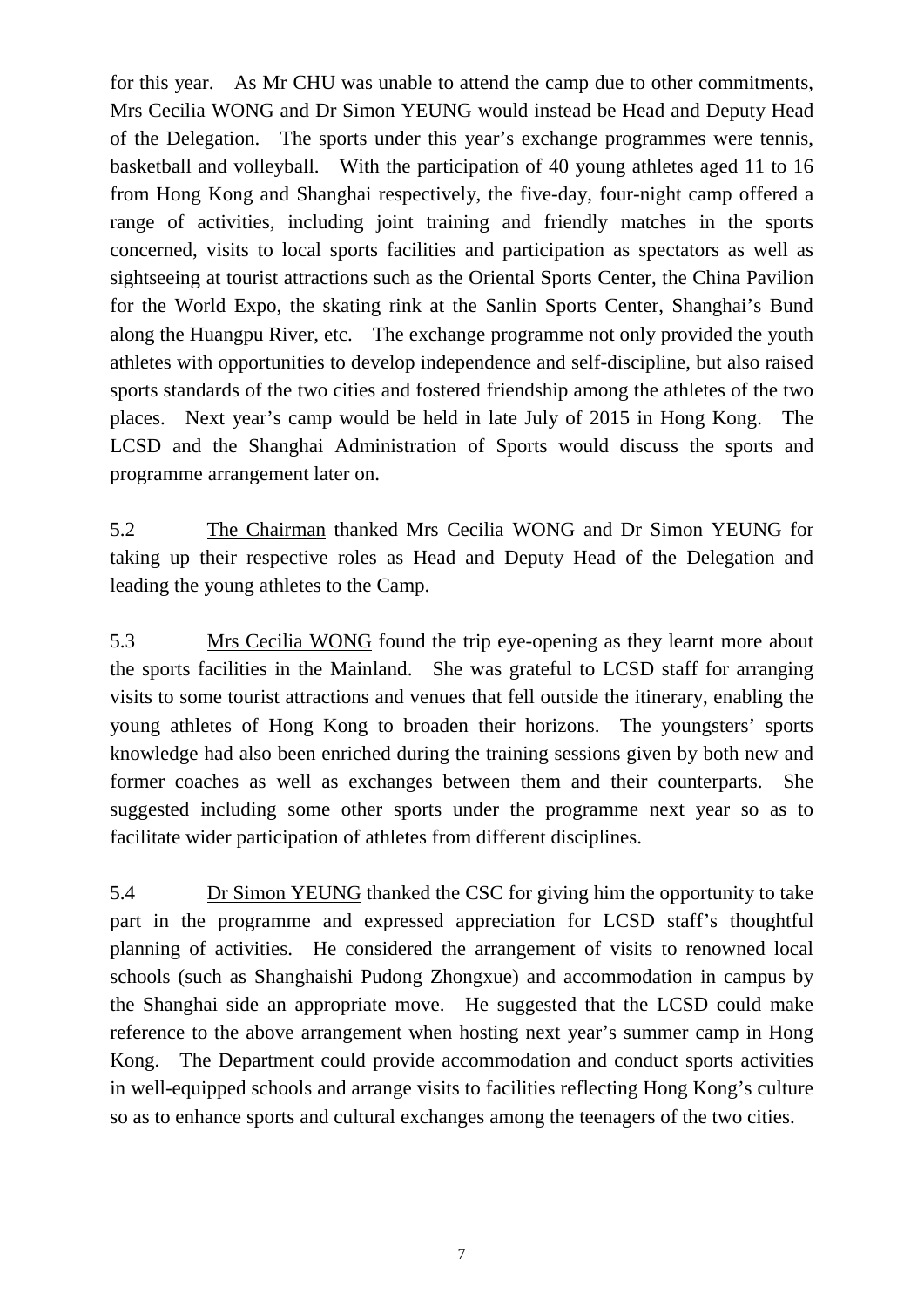# **Item 3: Report on the School Sports Tour – iSmart Fitness Scheme (CSC Paper 04/14)**

6.1 Mrs Susana TAI presented CSC Paper 04/14 and gave a PowerPoint presentation on the implementation progress of the programmes under the School Sports Tour – iSmart Fitness Scheme.

[Mrs Stella LAU left the meeting after the presentation.]

6.2 The Chairman was pleased to know that the fitness programme had achieved the intended results and that the LCSD would extend the programme to more schools so as to benefit more students with low levels of physical activity and weight problems. He also expressed thanks to the LCSD, the Education Bureau, the Physical Fitness Association of Hong Kong, China and the Department of Health for their close collaboration which had facilitated the smooth implementation of the Scheme.

6.3 Mrs Susana TAI's responses to Members' enquiries were summarised as follows:

- (a) The main reason why only 21 students had their "Weight-to-Height" ratio improved to normal after sports training was that the students would take a longer period of sports participation, coupled with certain favourable conditions, to show more noticeable improvement in physical fitness. Having said that, the Scheme had achieved the objectives of raising students' interest in sports and their physical activity level.
- (b) It was agreed that parents' attitude towards sports would shape their children's participation in physical activities. The LCSD hence invited parents to seminars and sport demonstrations with an aim to enhance their awareness of their children's health.
- (c) Regarding the suggestion of tracking the fitness of participating students for comparison, she remarked that it would be difficult to implement for several reasons. For instance, students' fitness would be influenced by various factors (such as dietary habits); also, huge extra resources would be needed to follow up on the fitness of 500 participating students; moreover, some of the participating P1 to P6 students might already have left school. To tie in with the major objective of the Scheme, that is, to encourage children's continuous participation in sports, the LCSD wrote to schools that were in their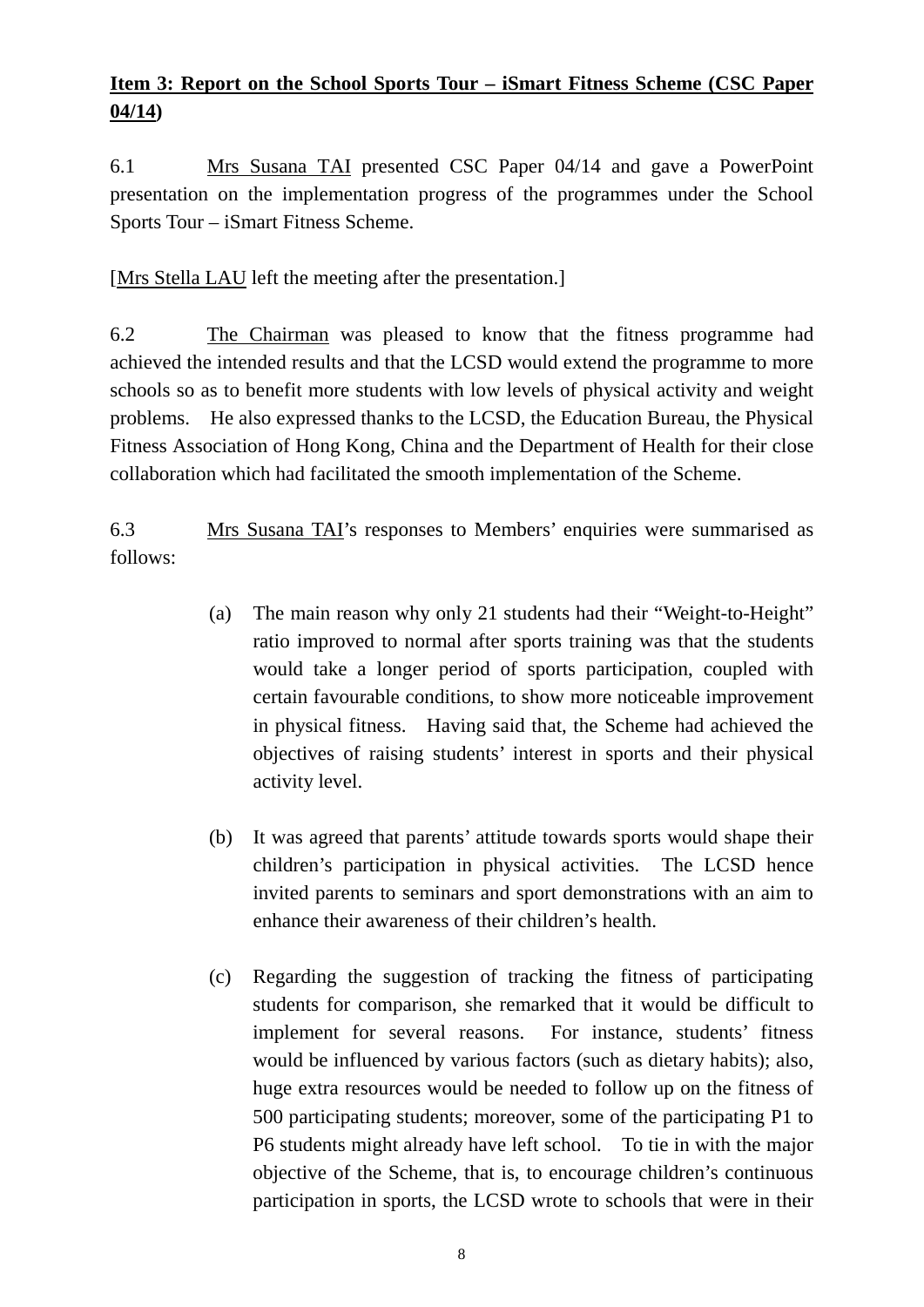first year of the Scheme to encourage their students to persevere and take an active part in sports activities after the courses ended, and to include sports in their everyday lives.

(d) The LCSD would consider the other suggestions offered by Members, including the broadening of the Scheme to cover more schools, increase in incentives, a mid-term evaluation of students' fitness, and use of an interactive app instead of DVDs, in order to enhance the operation of the Scheme.

[Dr Patrick YUNG left the meeting after the discussion of this item.]

# **Item 4: Report of the 5th Hong Kong Games Organising Committee (CSC Paper 05/14)**

7.1 Ms Rebecca LOU of the LCSD briefed Members on CSC Paper 05/14.

7.2 In reply to Members' enquiry on the judging of the "Cheering Team Competition for the 18 Districts", Ms Rebecca LOU stated that the Organiser would put together a judge panel, who would decide on the winning teams for the prizes. The panel would consist of four members, including two representatives from the Community Sports Committee, one representative from the Sports Federation & Olympic Committee of Hong Kong, China and one representative from the Cheerleading Federation of Hong Kong, China. Results of the competition would be announced in the 5th Hong Kong Games Closing cum Prize Presentation Ceremony.

[Mr CHENG Shu-ming left the meeting after the presentation of this item.]

#### **Item 5: Any Other Business**

8.1 Ms LEE Ching-nga advised that the LCSD consider applying the enrolment scheme for the fitness (multi-gym) training courses on other popular training courses. Under the scheme, participants who had enrolled in the course for three times or more would be given a lower priority in enrolment than the new participants. Other than the fitness (multi-gym) training course, repeated enrolment was also found in lawn bowls and social dance training courses. This situation was common in Kwai Tsing, as well as Eastern and Southern districts of Hong Kong Island. In addition, coaches tended to pay more attention to the recurrent participants and less to the new ones.